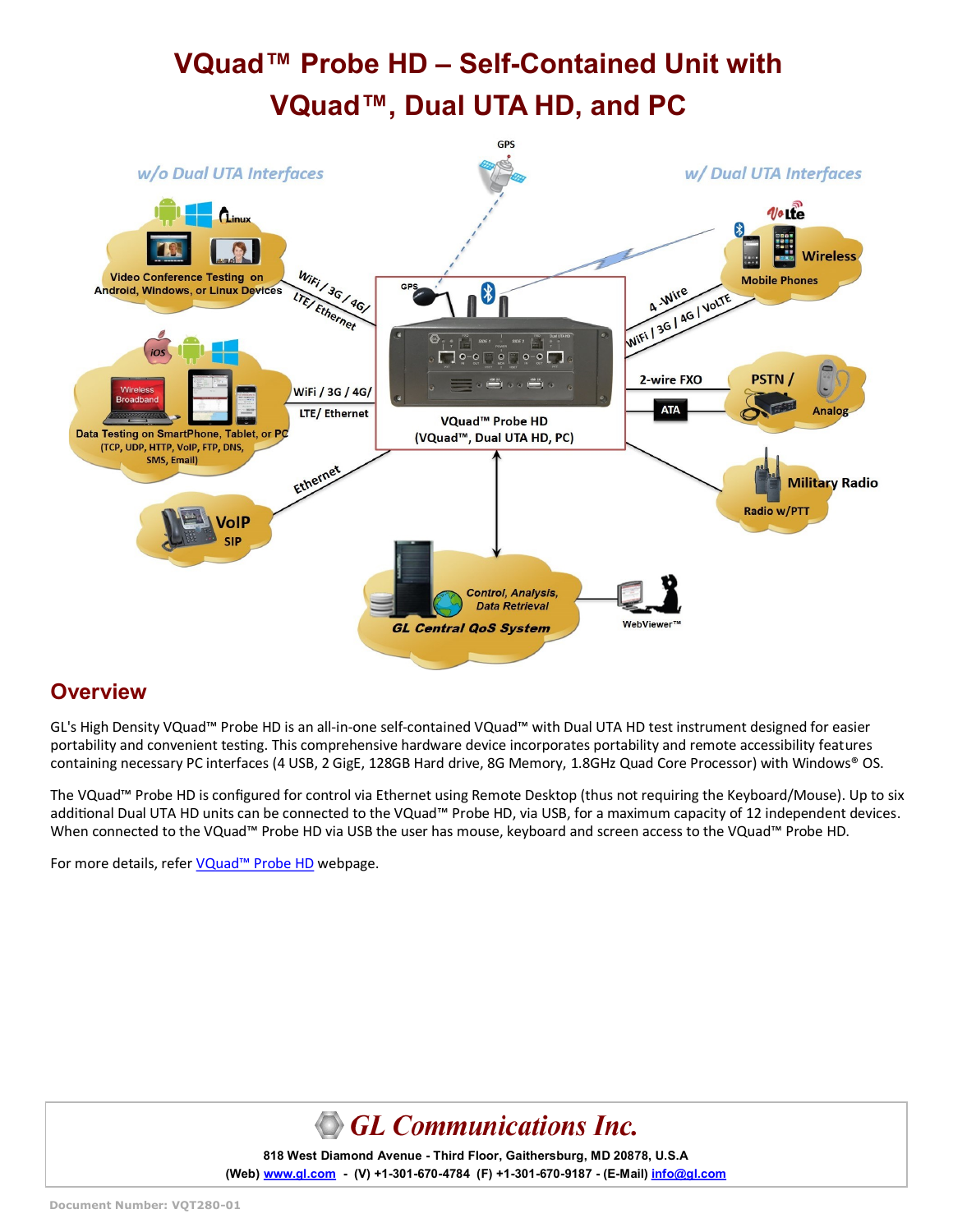## **Portable Solution Interfacing with:**

- Any Communication Device (Mobile phones, Military/Mobile radio, Bluetooth®, WiMax, WiFi, Broadband 3G/4G, LTE, Smartphones - iPhone, Android, Blackberry)
- 2-Wire FXO, 4-Wire Analog POTS (connect to PSTN, ATA, Media Gateway)
- SIP Call Agent (act as a SoftPhone and configure Proxy and Registrar)
- VoIP Ethernet (connect directly to any SoftPhone or any digital/VoIP hardware phone)
- T1/E1 (CAS and PRI ISDN protocols supported)

## **Providing Analysis and Functionalities such as:**

- A single solution for up to 12 interfaces
- Automated Data Testing including TCP, UDP, VoIP, Route, HTTP, FTP, DNS and SMS statistics are available for Mobile devices (i.e., iPhone, Android) as well as the internet connection of the PC (wired, WiFi, Broadband (3G or 4G), LTE)
- Fully automated Video Conference testing with Audio and Video MOS QoS results
- Manual and Automated data and video quality testing for GLNetTest app installed mobile devices and Windows/ Linux based PCs
- GL's NetTest VQT app, supported on rooted Android devices, supports both manual and automated testing of Voice Quality
- Testing mobile end-to-end voice, data, and video quality measurement and analysis results
- Bluetooth® enabled Mobile phones performs VoLTE testing, RSSI, Battery level functions
- Monitoring IVR System for voice and data quality
- Fax Testing using the Dual UTA HD 2-wire FXO or 4-wire analog interfaces. Supports up to 4 simultaneous T.30 faxes
- Voice Quality Testing using industry standard analysis methods (POLQA, PESQ)
- Automatic Round Trip Delay and One Way Delay Measurements
- Echo Measurements testing, supports both line and acoustic echo
- Supports Call Control for T1/E1 PRI ISDN, and CAS Protocols
- Outward and Port-to-Port Loopback of 2-Wire and 4-Wire interfaces with or without delay
- Full support for VQuad™ CLI and API (both Windows® and Linux)

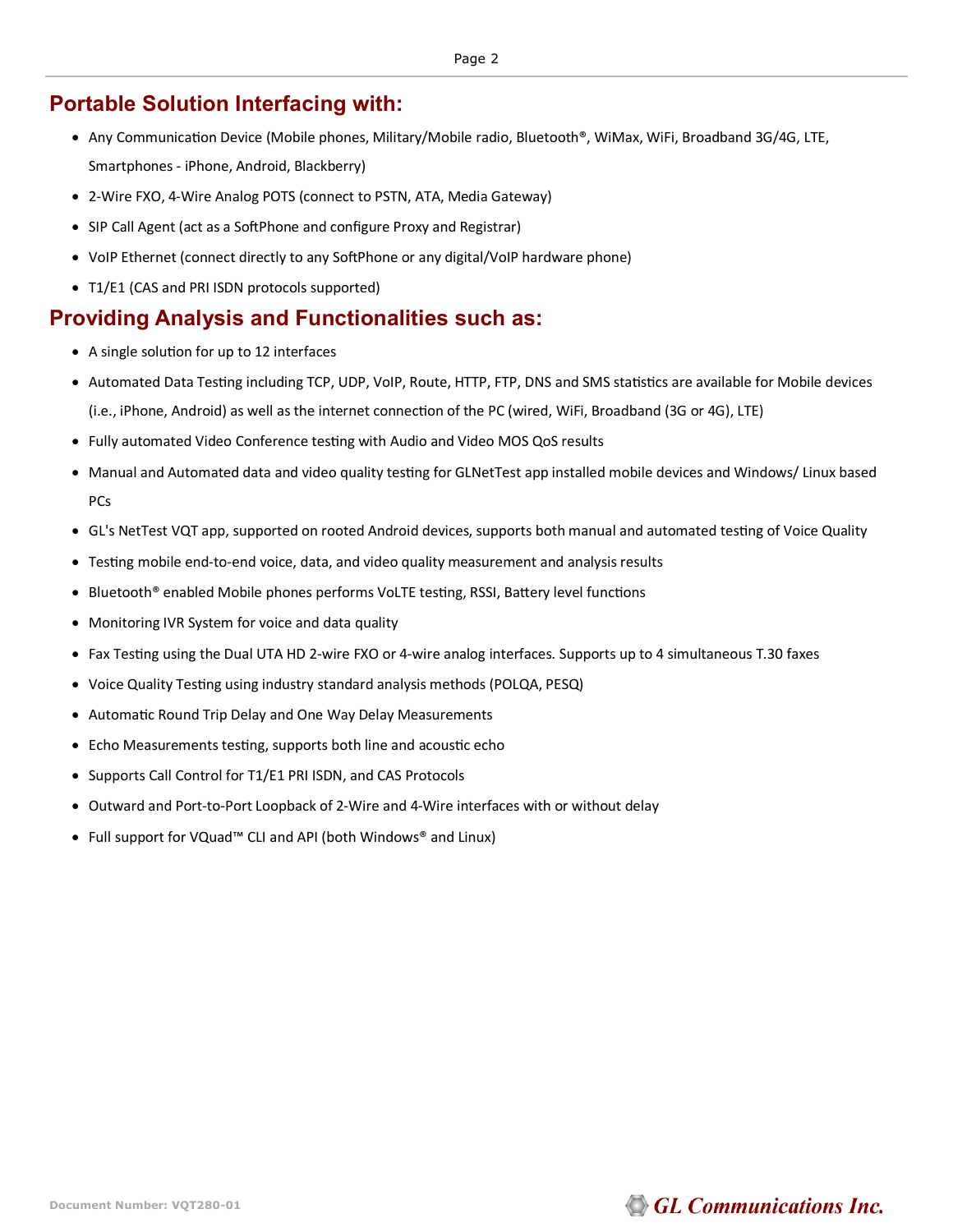## **Specifications**



#### **Physical Dimensions:**

- Height: 3.0 inches
- Width: 8.4 inches
- Length: 10.4 inches

#### **Compliance:**

• CE, FCC, TBR21 compliant

#### **Frequency Range Compliance:**

- FXO PCI card 300-3400Hz
- Dual UTA HD FXO 2-wire interface 100-3500Hz
- Dual UTA HD FXO 2-wire WB interface 100- 4000Hz
- Dual UTA HD Balanced, Mobile, PTT, Handset interfaces - 100-3500Hz
- Dual UTA HD Balanced, Mobile, PTT, Handset WB interfaces - 100-7000Hz
- Dual UTA HD Bluetooth interface 200-4000Hz

#### **Dual UTA Frequency Range:**

- 4-wire, 8000 Samples 100 Hz to 3500 Hz
- 4-wire, 16000 Samples 100 Hz to 7000 Hz
- 2-wire, 8000 Samples 100 Hz to 3500 Hz
- 2-wire, 16000 Samples 100 Hz to 4000 Hz

#### **Power Requirements:**

• 12V, 3Amps Power Supply



#### **External Connections:**

- USB 2.0, USB 3.0: Type A USB Jack (Communication with PC and Power)
- 3.5mm In/Out Jacks (Balanced Audio Side 1 and 2)
	- − Input Impedance 600ohms, 1000 ohms and User-Definable
	- − Output Impedance 600ohms, 1000 ohms and User-Definable
- RJ-11 Jacks (FXO Side 1 and 2)
- RJ-22 Jacks (Handset/Handset Base Side 1 and 2)
- 3.5mm Output Jack (Monitor)
- Dual RJ-45 Stacked Jacks (GPS In/Out and PTT Side 1 and 2)
	- − PTT Side 1 and 2 Input Impedance 600ohms, 1000 ohms and User-Definable
	- − PTT Side 1 and 2 Output Impedance 600ohms, 1000 ohms and User-Definable
- Bluetooth® Antennas Side 1 and 2
- GigaBit Ethernet port LAN Connection

#### **Inbuilt PC Specifications:**

- Intel Core i3 or optional i7 NUC Equivalent, Windows® 10 64-bit Pro Operating System
- USB 2.0 or 3.0 Ports, 12v/ 3A Power Supply
- 256 GB Hard drive, 8G Memory (Min)
- Two HDMI ports (Optional VGA to HDMI interface)

## **GL Communications Inc.**